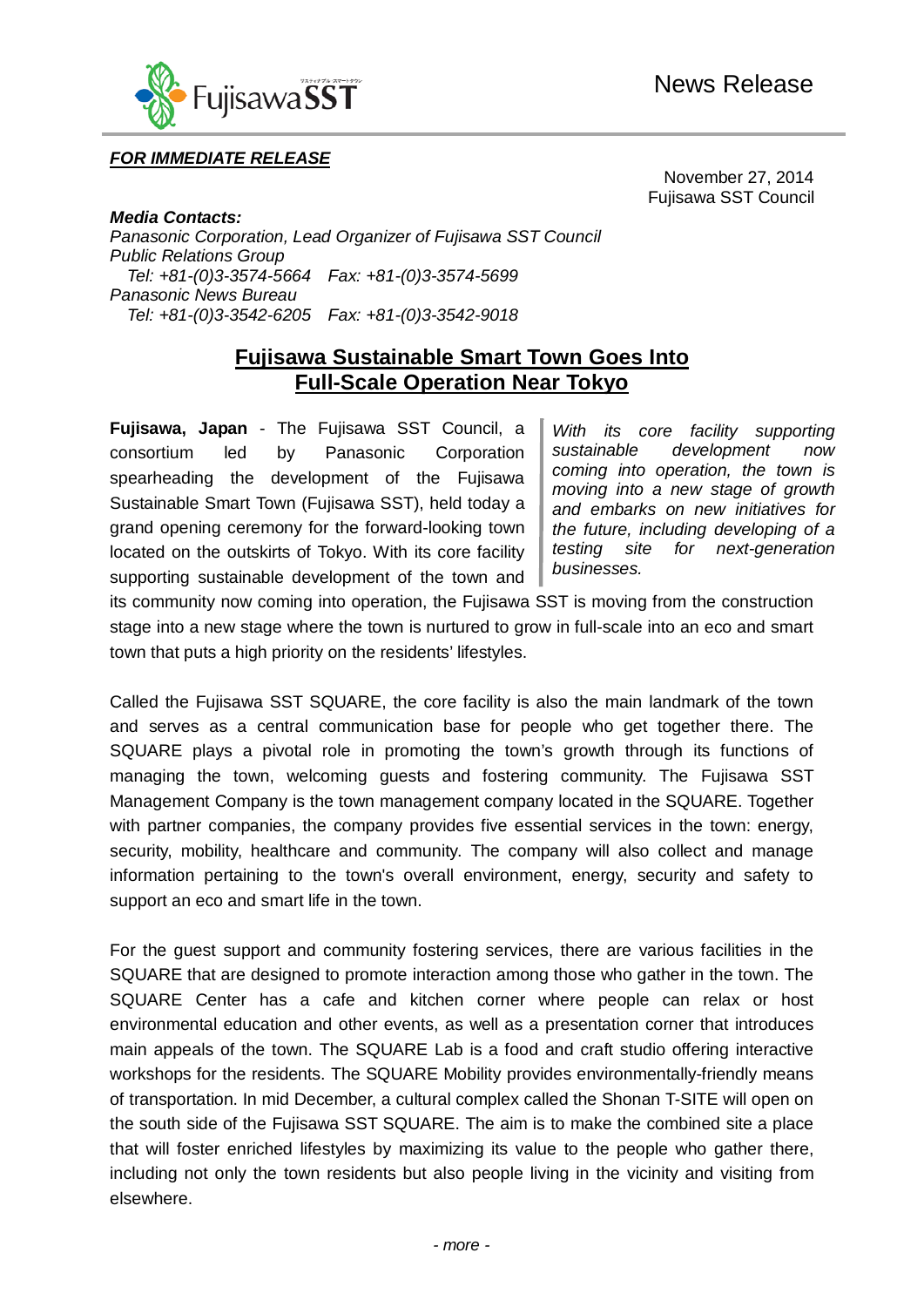As a fresh development in the town, the Fujisawa SST has set a detached housing zone for non car owners for the second phase of sales. By using the town's eco-car sharing and rent-a-car services, residents in the zone can enjoy their lifestyles without the need to own a car while reducing economic burden and making effective use of the lot. Preparations are also underway for a new base to provide environmentally-friendly logistic services to the residents.

As a town developing continuously and sustainably, the Fujisawa SST will embark on new initiatives for the future. The land under administration on the west side, presently unused and due for completion in 2018, will be used in collaboration with partner companies as a venue for verifying next-generation lifestyles and businesses. Starting with the Car Life Lab facility to be opened in December for display and test drives of electric vehicles, the new venue will be used as a place to generate new innovations, validating next-generation mobility for the practical use and verifying next-generation lifestyles with show homes. By using the state-of-the-art equipment and services that take shape here to create future towns, Fujisawa SST Council will pick up the pace of its efforts to realize the Fujisawa model, a town that can develop sustainably for 100 years.

#### **Fujisawa SST Council Members**

Lead organizer:

Panasonic Corporation

Organizers:

Culture Convenience Club Co., Ltd., Dentsu Inc., Mitsui & Co., Ltd., Mitsui Fudosan Co., Ltd., Mitsui Fudosan Residential Co. Ltd., Nippon Telegraph and Telephone East Corporation, PanaHome Corporation, So-Two Inc., Sumitomo Mitsui Trust Bank, Limited, Tokyo Gas Co., Ltd.

Council members:

Accenture, Ain Pharmaciez Inc., Gakken Cocofump Holdings Co., Ltd., Nihon Sekkei, Inc., Sohgo Security Services Co., Ltd., Sunautas Corporation

New members:

Social Welfare Corporation Camellia,<sup>1</sup> Yamato Transport Co., Ltd.

 Social Welfare Corporation Camellia, Koyama Healthcare Group Representative: Yasunari Koyama Address: 3-36-13 Kameido, Koto Ward, Tokyo, Japan

Yamato Transport Co., Ltd.

Representative: Toshihiko Hiratsuka (Branch Director, Yokohama Branch) Address: 5-31-27 Sugita, Isogo Ward, Yokohama City, Kanagawa Prefecture, Japan

1. Newly participated as a provider of health, social welfare and education facilities, following the departure of the Social Welfare Cooperation Nagaoka.